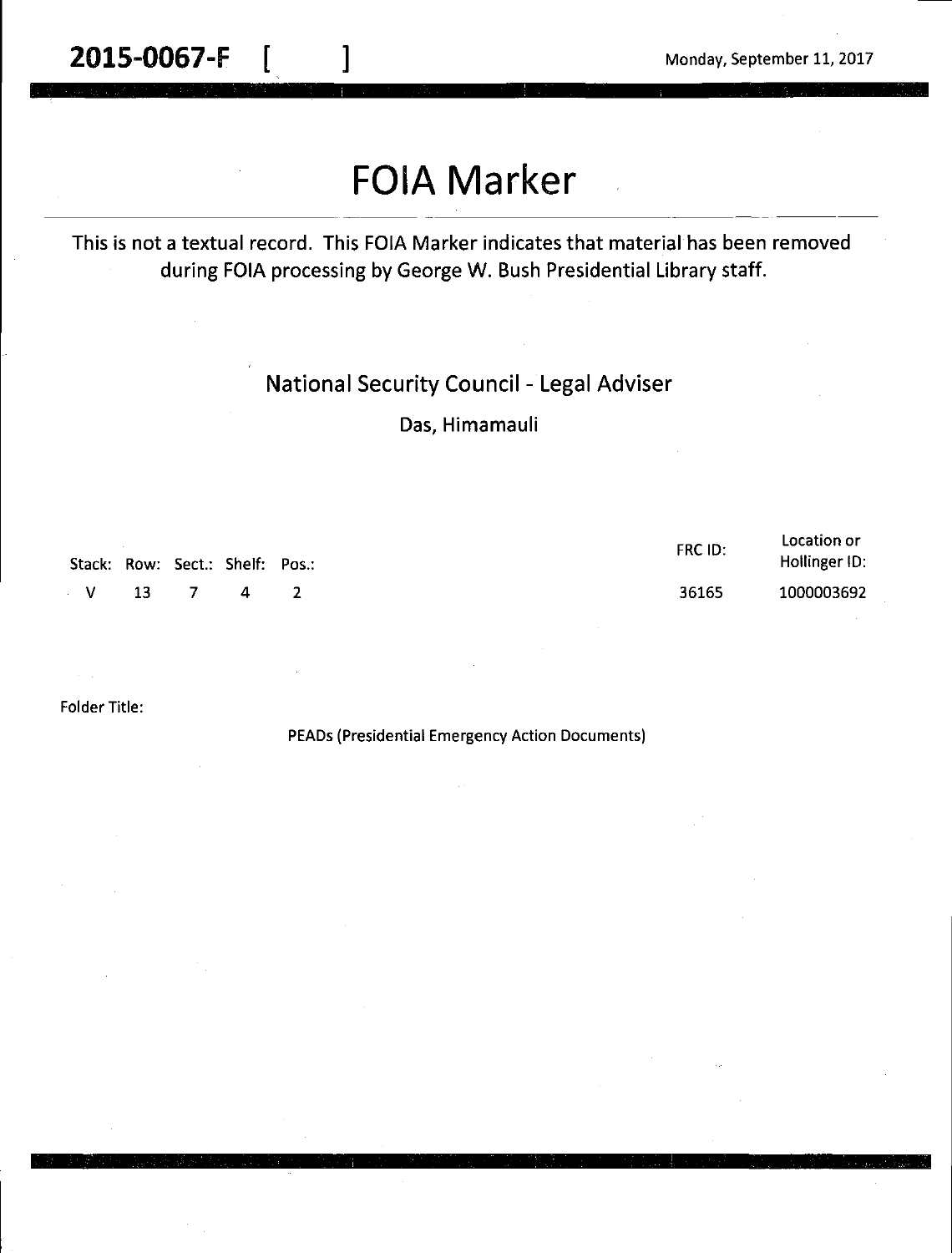PEADS.

### **PEADS Submission List 9/22/2004**

|              |                              |                      | 9/22/2004     |            |                                        |                        |
|--------------|------------------------------|----------------------|---------------|------------|----------------------------------------|------------------------|
| <b>PEAD</b>  | <b>AGENCY</b>                | <b>Update Status</b> | <b>To DOJ</b> | <b>Due</b> | <b>Notes</b>                           |                        |
| A-101        | WH                           | <b>Submitted</b>     | Yes           |            |                                        |                        |
| A-102        | WH                           | Submitted            | Yes           |            |                                        |                        |
| $A-103*$     | WH                           | Submitted            | Yes           |            |                                        |                        |
| A-104*       | <b>WH</b>                    | <b>Not Submitted</b> | <b>No</b>     | <b>UKN</b> | Coordinated with DOJ on 8/3/04         |                        |
| A-201*       | <b>WH</b>                    | Submitted            | Yes           |            |                                        |                        |
| A-202        | WH                           | Submitted            | Yes           |            |                                        |                        |
| A-301        | WH                           | Submitted            | Yes           |            |                                        |                        |
| A-302        | WH                           | Submitted            | Yes           |            |                                        |                        |
| $A - 303$    | WH                           | Submitted            | Yes           |            |                                        |                        |
| <b>B-101</b> | WH                           | Submitted            | Yes           |            |                                        |                        |
| <b>B-102</b> | WH                           | Submitted            | Yes           |            |                                        |                        |
| <b>B-103</b> | WH                           | Submitted            | Yes           |            |                                        |                        |
| <b>B-104</b> | WH                           | Submitted            | Yes           |            |                                        |                        |
| B-105**      | WH                           | Submitted            | Yes           |            | Developed by DOJ on 6/1/03             |                        |
| B-201        | (Lead-Primary)<br><b>DOD</b> | <b>Not Submitted</b> | No            | 9/30/2004  | USCG sent changes to DOD on 8/10/04    |                        |
|              | <b>DHS</b>                   | <b>Not Submitted</b> | <b>No</b>     |            | Delivered to DOJ on 9/22/04            |                        |
| $B-202$      | <b>DOJ</b>                   | <b>Not Submitted</b> | No            | <b>UKN</b> |                                        |                        |
| $C-101*$     | <b>NARA</b>                  | Submitted            | Yes           | 7/30/2004  | Delivered to DOJ on 7/2/2004           |                        |
| $C-201$      | <b>NARA</b>                  | <b>Not Submitted</b> | No            | <b>UKN</b> | Called NARA on 8/17/04 and left msg    |                        |
| $D-101$      | WH                           | Submitted            | Yes           |            |                                        |                        |
| $D-201$      | DOC                          | <b>Not Submitted</b> | No            | 9/17/2004  |                                        |                        |
| $D-202$      | <b>DOD</b>                   | <b>Not Submitted</b> | <b>No</b>     | 9/30/2004  |                                        |                        |
| $D-203$      | <b>DHS</b>                   | Submitted            | Yes           |            | Delivered to DOJ on 8/12/04            |                        |
|              | DHS (Lead-primary)           |                      |               | <b>UKN</b> |                                        | Policy de baby empero. |
|              | USDA (Co-primary)            |                      |               |            |                                        |                        |
| $D-301$      | DOC (Co-primary)             | <b>Not Submitted</b> | <b>No</b>     |            | DHS-FEMA will be lead primary for this |                        |
|              | DOT (Co-primary)             |                      |               |            | <b>PEAD</b>                            |                        |
|              | DOE (Co-primary)             |                      |               |            |                                        |                        |
| $D-302$      | <b>DOC</b>                   | <b>Not Submitted</b> | No            | 9/17/2004  |                                        |                        |
| $D-303$      | <b>DHS</b>                   | Submitted            | Yes           |            | Delivered to DOJ on 8/12/04            |                        |
| $D-401$      | DOE                          | Submitted            | Yes           |            | Delivered to DOJ on 8/12/04            |                        |
| $D-402$      | DOE                          | <b>Submitted</b>     | Yes           |            | Delivered to DOJ on 8/12/05            |                        |
| $D-403$      | <b>DOE</b>                   | Submitted            | Yes           |            | Delivered to DOJ on 8/12/06            |                        |
| $D-404$      | <b>DOE</b>                   | Submitted            | Yes           |            | Delivered to DOJ on 8/12/07            |                        |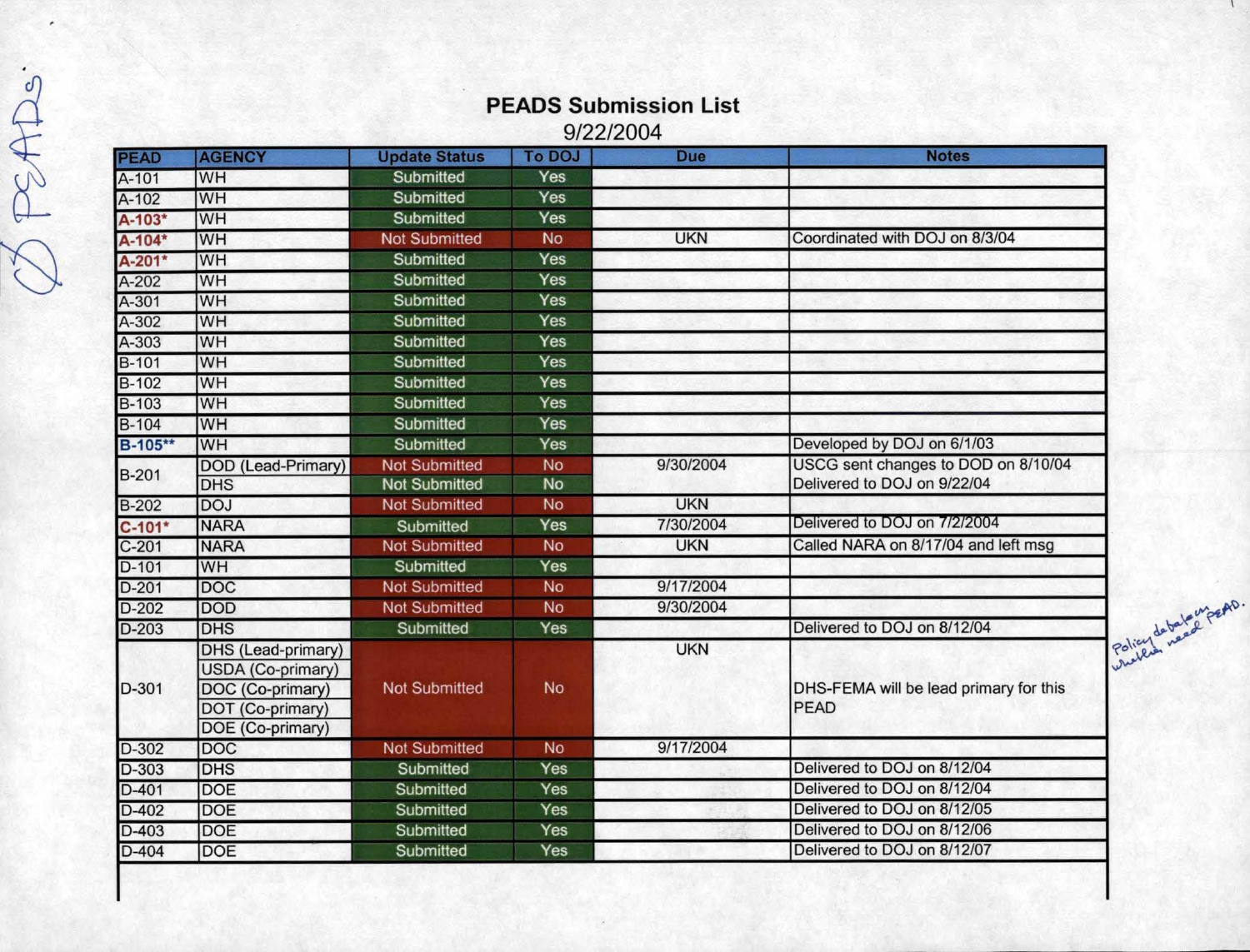|            |                                             |                      |           | <b>PEADS Submission List Continued</b><br>9/22/2004 |                                                                     |
|------------|---------------------------------------------|----------------------|-----------|-----------------------------------------------------|---------------------------------------------------------------------|
|            |                                             |                      |           |                                                     |                                                                     |
|            |                                             |                      |           |                                                     |                                                                     |
| $D-501$    | Treas.                                      | Submitted            | Yes       |                                                     | Delivered to DOJ on 8/12/08                                         |
| $D - 601*$ | <b>OSTP</b>                                 | <b>Not Submitted</b> | No        | 9/30/2004                                           | Coordinating with FCC                                               |
| $D-701$    | OPM                                         | No Changes           | <b>NA</b> |                                                     | Memo forthcoming                                                    |
| $E-101$    | DOS (Co-primary)<br>Treas. (Co-primary)     | Submitted            | Yes       |                                                     | Delivered to DOJ on 8/12/04                                         |
| $E-102$    | DOS (Co-primary)<br>Treas. (Co-primary)     | Submitted            | Yes       |                                                     | Delivered to DOJ on 8/12/04                                         |
| E-103**    | Treas. (Primary)                            | Submitted            | Yes       |                                                     | Delivered to DOJ on 8/12/04                                         |
| $E-201$    | DOS (Co-primary)<br>DHS (Co-primary)        | Submitted            | Yes       | 9/15/2004<br>9/13/2004                              | Delivered to DOJ on 8/12/04<br>Will be delivered to DOJ NLT 9/17/04 |
| $E-202$    | DOS (Co-primary)<br>DHS (Co-primary)        | Submitted            | Yes       | 9/15/2004<br>9/13/2004                              | Delivered to DOJ on 8/12/04<br>Delivered to DOJ on 9/22/04          |
| $F-101$    | DOD (Co-primary)<br>DHS (Co-primary)        | <b>Not Submitted</b> | No.       | <b>UNK</b>                                          |                                                                     |
| $F-102*$   | DOD (Co-primary)<br>DOJ (Co-primary)        | <b>Not Submitted</b> | No        | 9/30/2004                                           |                                                                     |
| $F-103$    | <b>DOD</b>                                  | <b>Not Submitted</b> | <b>No</b> | 9/30/2004                                           |                                                                     |
| $F-201$    | DOD (Co-primary)<br>DOJ (Co-primary)        | <b>Not Submitted</b> | No.       | 9/30/2004                                           |                                                                     |
| $F - 202*$ | DHS (Co-primary)                            |                      | Yes       | 9/30/2004                                           | Delivered to DOJ on 9/22/04                                         |
|            | DOS (Co-primary)                            | Submitted            |           | 7/30/2004                                           | Delivered to DOJ on 8/12/04                                         |
| G-101      | DOD (Co-primary)<br>DHS (Co-primary)        | Submitted            | Yes       | <b>UKN</b>                                          | Delivered to DOJ on 9/22/04                                         |
| $G-102$    | DOD (Co-primary)<br>DOT (Co-primary)        | <b>Not Submitted</b> | No.       | 9/30/2004                                           |                                                                     |
| G-103      | DOD (Co-primary)<br><b>HHS (Co-primary)</b> | Submitted            | Yes       |                                                     | This PEAD in Dispute<br>Delivered to DOJ on 9/22/04                 |
| $G-201$    | DOD (Co-primary)<br>DHS (Co-primary)        | <b>Not Submitted</b> | <b>No</b> | 9/30/2004                                           | <b>DHS will coordinate</b><br>with DOD                              |
| G-202      | DOD (Co-primary)<br>DHS (Co-primary)        | <b>Not Submitted</b> | <b>No</b> | 9/30/2004                                           | <b>DHS will coordinate</b><br>with DOD                              |
| G-203      | DOD (Co-primary)<br>DHS (Co-primary)        | <b>Not Submitted</b> | <b>No</b> | 9/30/2004                                           | DHS will coordinate with DOD                                        |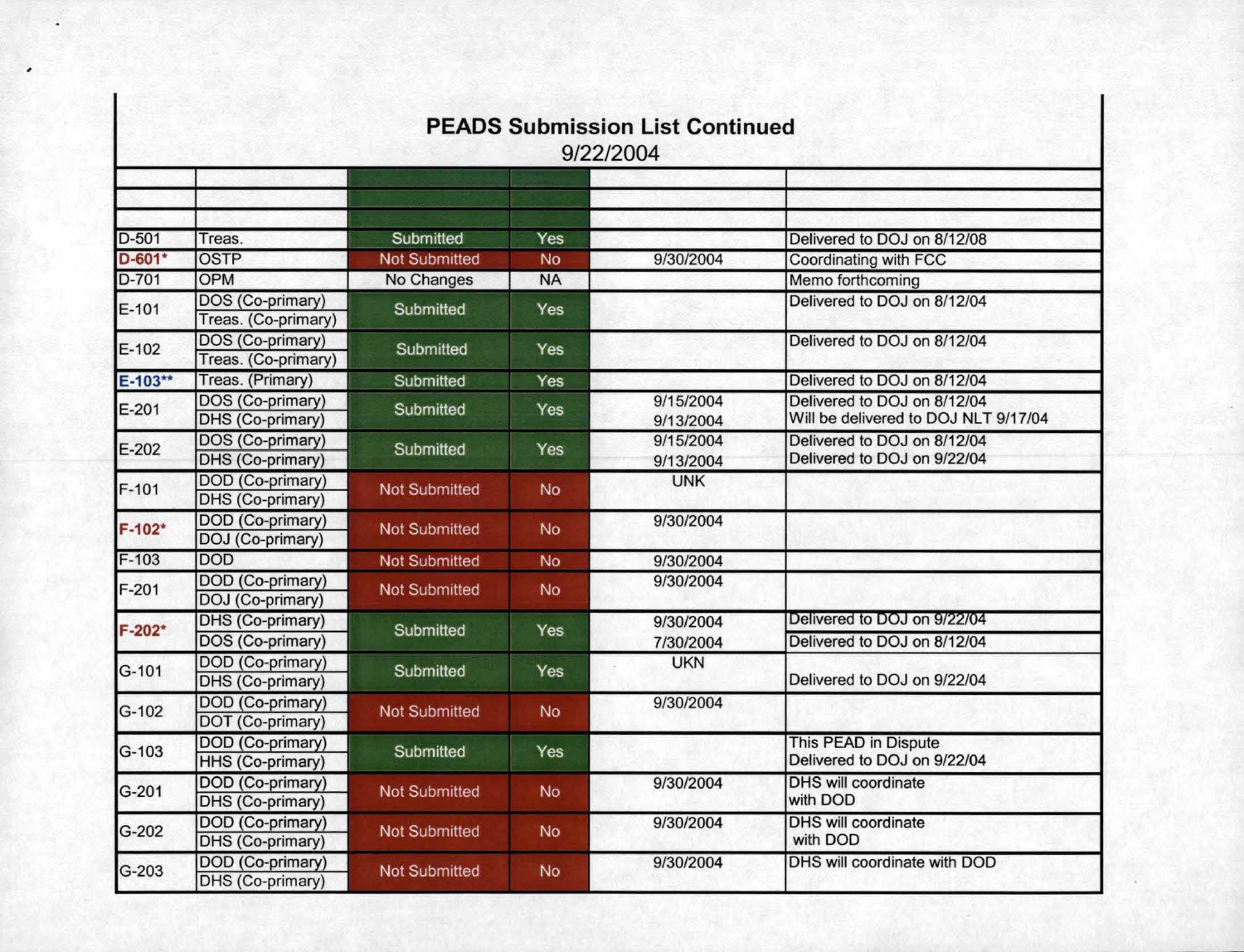|       |                                      |               |           | <b>PEADS Submission List Continued</b><br>9/22/2004 |                              |
|-------|--------------------------------------|---------------|-----------|-----------------------------------------------------|------------------------------|
| G-204 | DOD (Co-primary)<br>DHS (Co-primary) | Not Submitted | No        | 9/30/2004                                           | DHS will coordinate with DOD |
| G-205 | DOD (Co-primary)<br>DHS (Co-primary) | Not Submitted | <b>No</b> | 9/30/2004                                           | DHS will coordinate with DOD |
|       | * = Core PEADS                       |               |           |                                                     | 9/22/2004                    |
|       | ** = Newly Developed PEADS           |               |           |                                                     | 9/22/2004                    |

,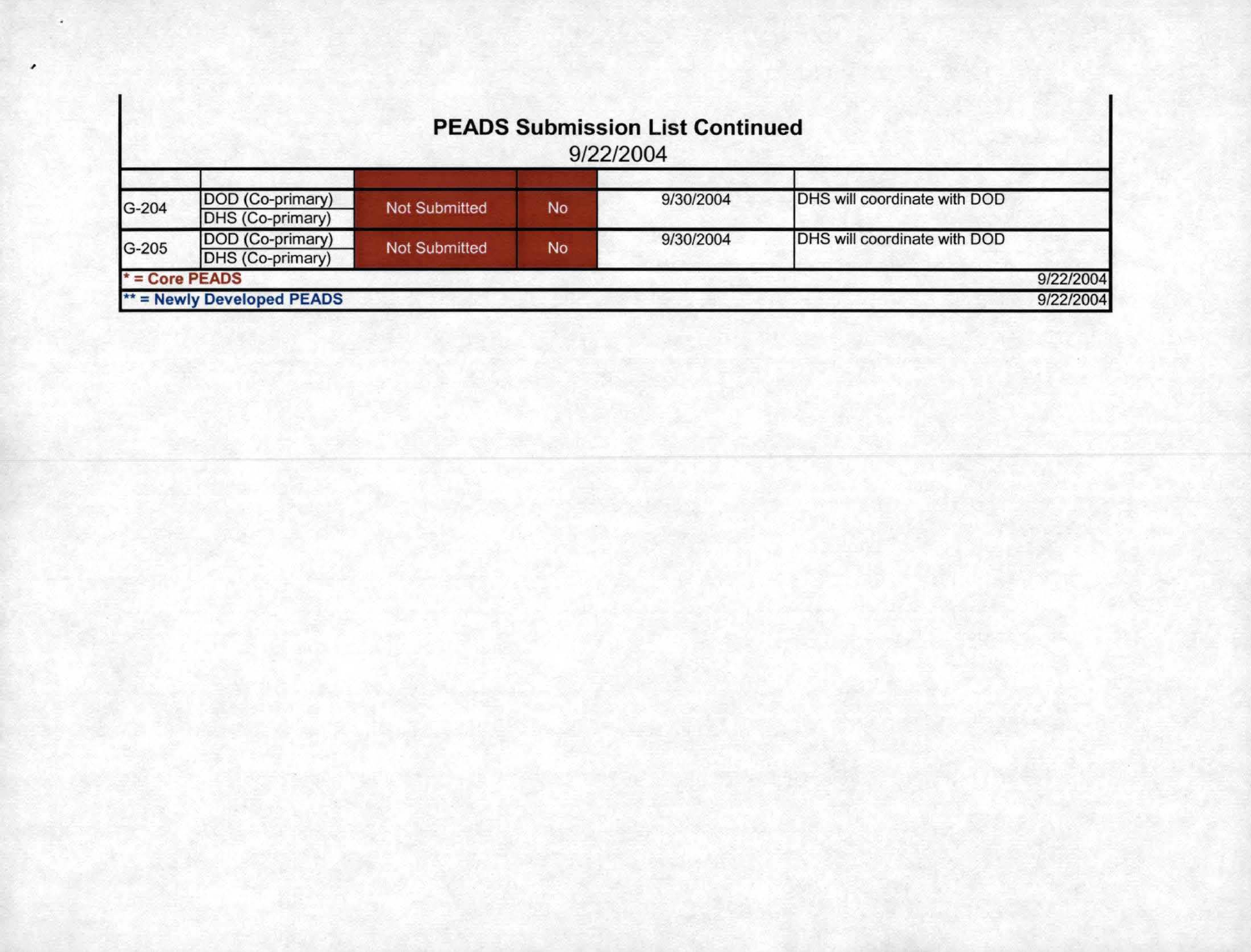## BPEADS **OSTP NS/EP Wartime Authorities Under 47 U.S.C. Section 706 and E.O. 12472(a)(2)** *NSC Provides Policy Direction*

|                           | <b>Section 706</b>                                                                                                                                                                                     | State of                                                                                                               | <b>Triggers</b>                                                                                                                                                                                                                                | <b>Action</b>                                                                                                                                                                                                                                                                                                                                                                                                                                                                                                                                                                                                                                                     |  |
|---------------------------|--------------------------------------------------------------------------------------------------------------------------------------------------------------------------------------------------------|------------------------------------------------------------------------------------------------------------------------|------------------------------------------------------------------------------------------------------------------------------------------------------------------------------------------------------------------------------------------------|-------------------------------------------------------------------------------------------------------------------------------------------------------------------------------------------------------------------------------------------------------------------------------------------------------------------------------------------------------------------------------------------------------------------------------------------------------------------------------------------------------------------------------------------------------------------------------------------------------------------------------------------------------------------|--|
|                           | <b>Subsection</b>                                                                                                                                                                                      | <b>Emergency</b>                                                                                                       |                                                                                                                                                                                                                                                |                                                                                                                                                                                                                                                                                                                                                                                                                                                                                                                                                                                                                                                                   |  |
| peyardlang.<br>inter-this | Subsection (a)<br>-- Priority service<br>Capp. tooff starstake Cancers.<br>inc. by FCC , FCC has<br>send feners both inhand<br>CALE, ? Says also applies<br>te renfactures --<br>beyond statute lang.] | During the<br>continuance of a<br>war in which the<br>U.S. is engaged                                                  | During the continuance of<br>a war and:<br>1. It is necessary for the<br>national defense and<br>security, and<br>2. Certain<br>communications may<br>be essential to the<br>national defense and<br>security.                                 | Direct that such communications shall<br>have preference or priority with any<br>carrier subject to the Act.<br>He may give these directions at and for<br>such times as he may determine, and<br>may modify, change, suspend, or annul<br>them and for any such purpose he is<br>authorized to issue orders directly, or<br>through such person or persons as he<br>designates for the purpose, or through<br>the Commission.                                                                                                                                                                                                                                    |  |
|                           | Subsection (c)<br>-- Radio/wireless<br>communications                                                                                                                                                  | Existence of a war<br>or threat of war or a<br>state of public peril<br>or disaster or other<br>national<br>emergency. | Issuance of a Presidential<br>Proclamation that:<br>la. Such a state exists,<br>or<br>1b. It is necessary to<br>preserve the neutrality<br>of the U.S.,<br>and<br>It is necessary in the<br>2.<br>interest of national<br>security or defense. | Suspend or amend, for such time as<br>1.<br>he may see fit, the rules and<br>regulations applicable to any or all<br>stations or devices capable of<br>emitting electromagnetic radiations,<br>and<br>Cause the closing of any station for<br>2.<br>radio communication, or any device<br>capable of emitting electromagnetic<br>radiations between 10 kilocylces<br>and $100,000$ megacycles $-$ and the<br>removal therefrom of its apparatus<br>and equipment, or<br>Authorize the use or control of any<br>3.<br>such station or device and/or<br>apparatus and equipment by any<br>department of Government under<br>such regulations as he may<br>prescribe |  |
|                           | 706 Subsection (d)<br>-- Wireline<br>communications<br>(broaderthan)<br>commen<br>vir FCC juis)                                                                                                        | Existence of a war<br>or threat of war<br>involving the U.S.                                                           | <b>Issuance of a Presidential</b><br>Proclamation that such a<br>state exists,<br>if he deems it<br>$\circ$<br>necessary in the<br>interest of the<br>national security and<br>defense.                                                        | Suspend or amend the rules and<br>1.<br>regulations applicable to any or all<br>facilities or stations for wire<br>communications, or<br>2. Cause the closing of any facility or<br>station for wire communication, and<br>the removal therefrom of its<br>apparatus and equipment, or<br>Authorize the use or control of any<br>3.<br>such station or device and/or<br>apparatus and equipment by any<br>department of Government under<br>such regulations as he may<br>prescribe                                                                                                                                                                               |  |

 $\mathbf{z}$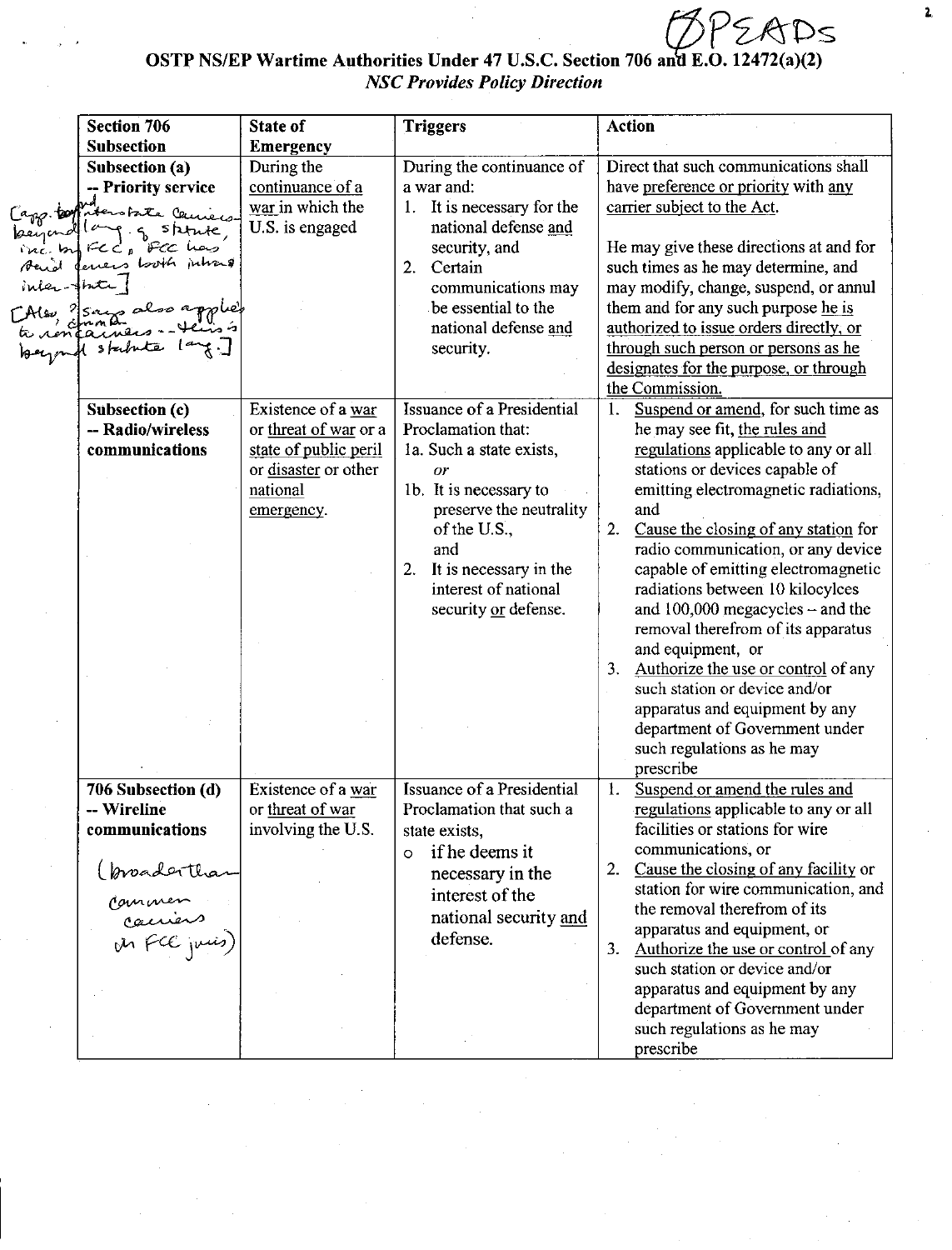| <b>Section 706</b><br><b>Subsection</b> | <b>State of</b><br>Emergency    | <b>Triggers</b>                        | <b>Action</b>                                                            |
|-----------------------------------------|---------------------------------|----------------------------------------|--------------------------------------------------------------------------|
| Subsection (e)<br>-- Compensation       | Subsection (c) or<br>(d) status | When Subsection (c) or<br>(d) invoked. | Determine just compensation for<br>actions taken and submit to Congress. |
|                                         |                                 |                                        |                                                                          |

..

| Subsection (b)           | During any war in | Whenever in the           | Employ the armed forces of the US to  |
|--------------------------|-------------------|---------------------------|---------------------------------------|
| -- Use of armed          | which the U.S. is | President's judgement the | prevent obstruction or retardation of |
| forces                   | engaged           | public interest requires. | communication (interstate or foreign  |
|                          |                   |                           | radio or wire communication).         |
| <b>President retains</b> |                   |                           |                                       |
| sole authority           |                   |                           |                                       |
|                          |                   |                           |                                       |
|                          |                   |                           |                                       |

 $\sim 20$ 

 $\label{eq:2.1} \frac{1}{\sqrt{2\pi}}\int_{0}^{\infty}\frac{dx}{\sqrt{2\pi}}\,dx\leq \frac{1}{\sqrt{2\pi}}\int_{0}^{\infty}\frac{dx}{\sqrt{2\pi}}\,dx.$ 

 $\lambda_{\rm{max}}$ 

 $\alpha_{\rm c}$  ,  $\alpha_{\rm c}$ 

2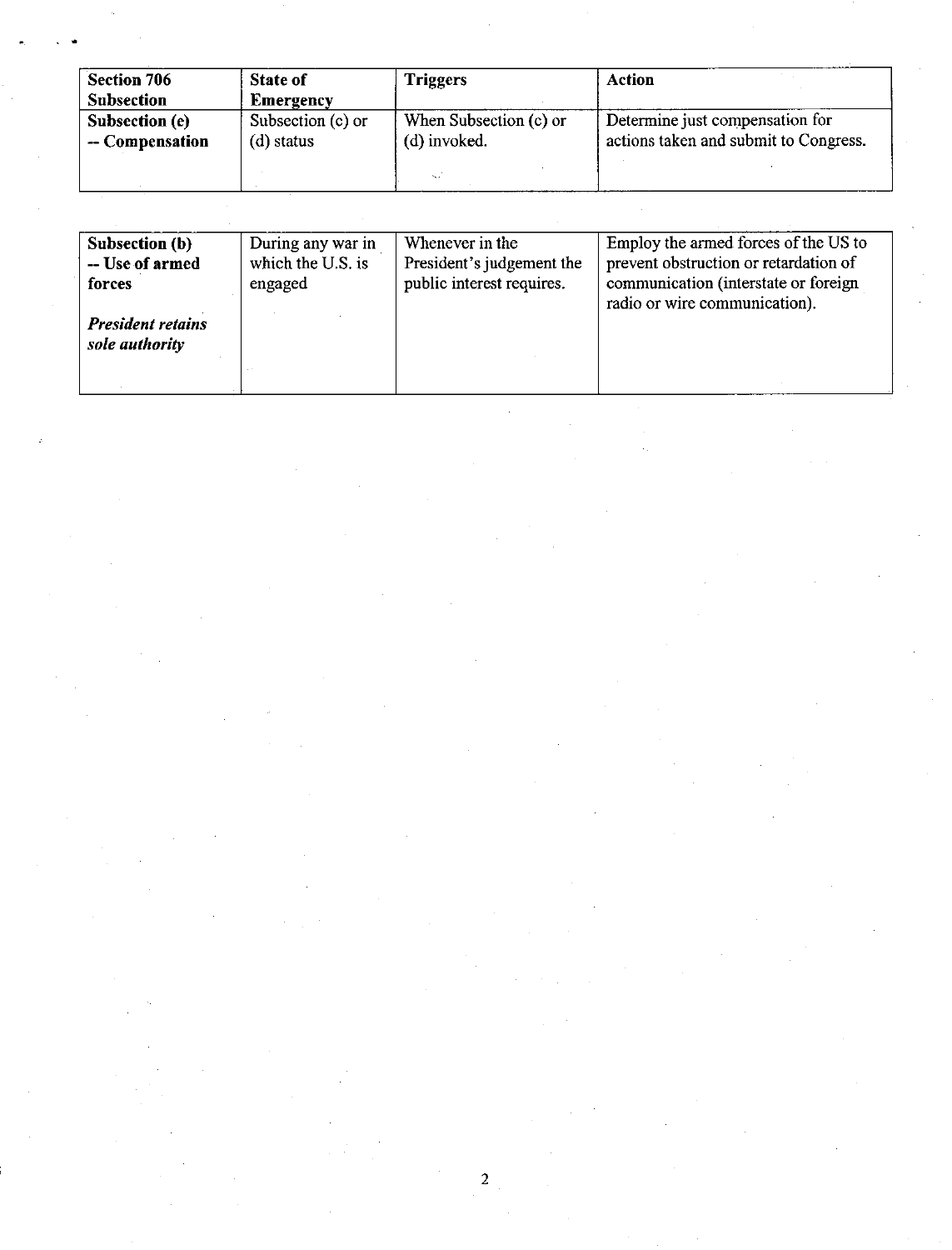$3.95P5P5$ 

3

#### **Questions for Section 706 PEAD Review**

#### General Questions

- What language updating of"summary" cover memo and/or background "comments" memo needs updating?
	- o What does Section 706 encompass that FCC regulations don't?
	- o When/Why would you invoke Section 706?
	- o Can President sign PEAD and OSTP Director not invoke powers?
		- What is the effect of signing?
- What language of the PEAD needs updating?
	- o Is it desirable to have different PEADs prepared for different situations?
		- Distinction between national "defense" and national "security"?
		- Distinction between the various triggering states?

#### Subsection (a) - Priority Telecommunications

- What is scope of "any carrier subject to this Act"?
- What are provision's limitations?
- Proclamation still necessary under National Emergencies Act?

#### Subsection  $(c)$  – Radio

- What does this cover?
- What are its limitations?

#### Subsection (d) – Wire

- What does this cover?
- What are its limitations?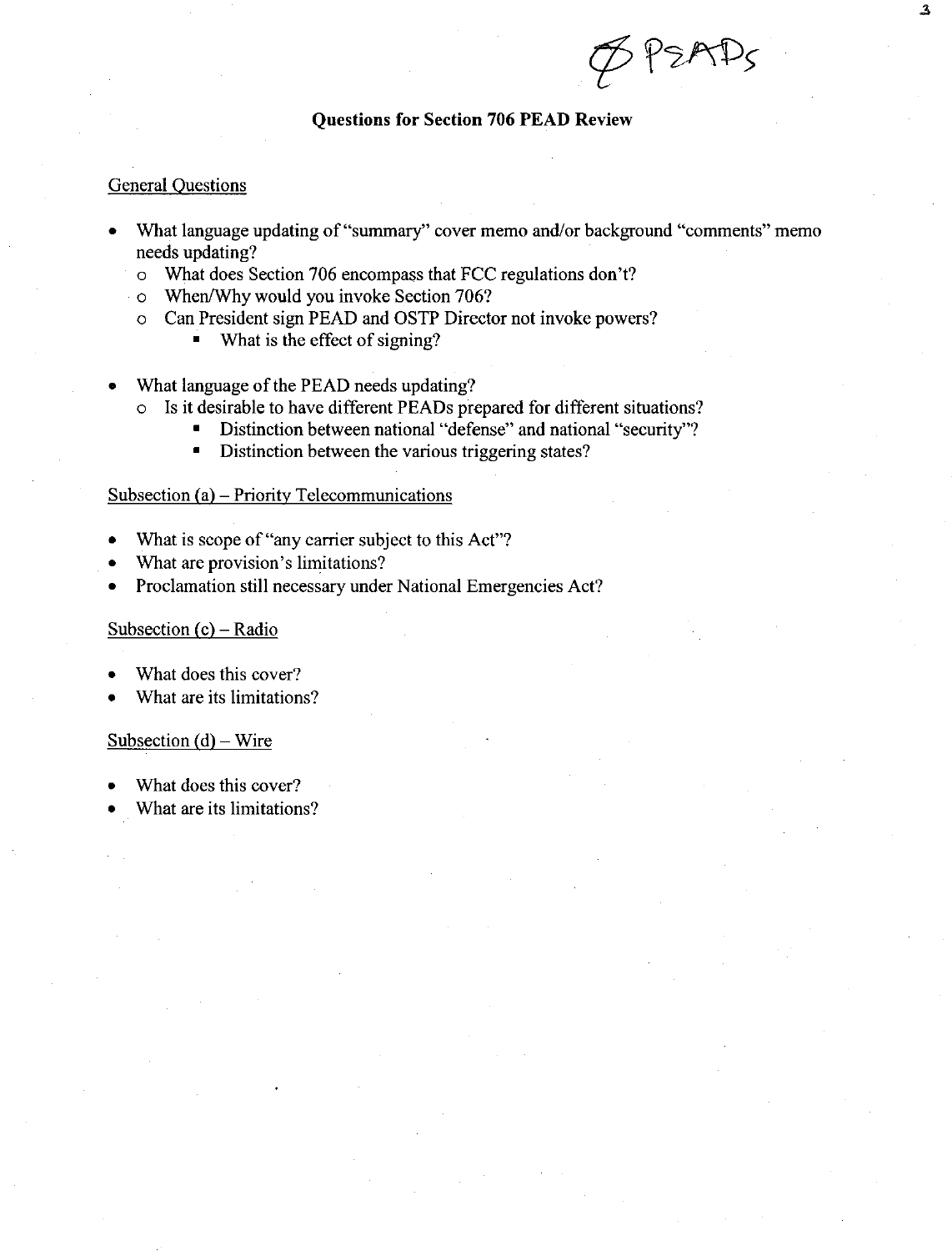Z PEADS

۱Į.

#### **Communications Act Section 706 47USC § 606**

#### (a) Priority communications

During the continuance of a war in which the United States is engaged, the President is authorized, ifhe finds it necessary for the national defense and security; to direct that such communications as in his judgment may be essential to the national defense and security shall have preference or priority with any carrier subject to this chapter. He may give these directions at and for such times as he may determine, and may modify, change, suspend, or annul them and for any such purpose he is authorized to issue orders directly, or through such person or persons as he designates for the purpose, or through the Commission. Any carrier complying with any such order or direction for preference or priority herein authorized shall be exempt from any and all provisions in existing law imposing civil or criminal penalties, obligations, or liabilities upon  $\varphi^{\mathcal{N}}$ carriers by reason of giving preference or priority in compliance with such order or direction. courriers en

(b) Obstruction of interstate or foreign communications *Y-9..}* 

It shall be unlawful for any person during any war in which the United States is engaged to knowingly or willfully, by physical force or intimidation by threats of physical force, obstruct or retard or aid in obstructing or retarding interstate or foreign communication by radio or wire. The President is authorized, whenever in his judgment the public interest requires, to employ the armed forces of the United States to prevent any such obstruction or retardation of communication: Provided, That nothing in this section shall be construed to repeal, modify, or affect either section 17 of title 15 or section 52 of title 29.

(c) Suspension or amendment of rules and regulations applicable to certain emission stations or devices

Upon proclamation by the President that there exists war or a threat of war, or a state of public peril or disaster or other national emergency, or in order to preserve the neutrality of the United States, the President, if he deems it necessary in the interest of national security or defense, may suspend or amend, for such time as he may see fit, the rules and regulations applicable to any or all stations or devices capable of emitting electromagnetic radiations within the jurisdiction of the United States as prescribed by the Commission, and may cause the closing of any station for radio communication, or any device capable of emitting electromagnetic radiations between 10 kilocycles and 100,000 megacycles, which is suitable for use as a navigational aid beyond five miles, and the removal therefrom of its apparatus and equipment, or he may authorize the use or control of any such station or device and/or its apparatus and equipment, by any department of the Government under such regulations as he may prescribe upon just compensation to the owners. The authority granted to the President, under this subsection, to cause the closing of any station or device and the removal therefrom of its apparatus and equipment, or to authorize the use or control of any station or device and/or its apparatus and equipment, may be exercised in the Canal Zone.

( d) Suspension or amendment of rules and regulations applicable to wire communications; closing of facilities; Government use of facilities

Upon proclamation by the President that there exists a state or threat of war involving the United States, the President, ifhe deems it necessary in the interest of the national security and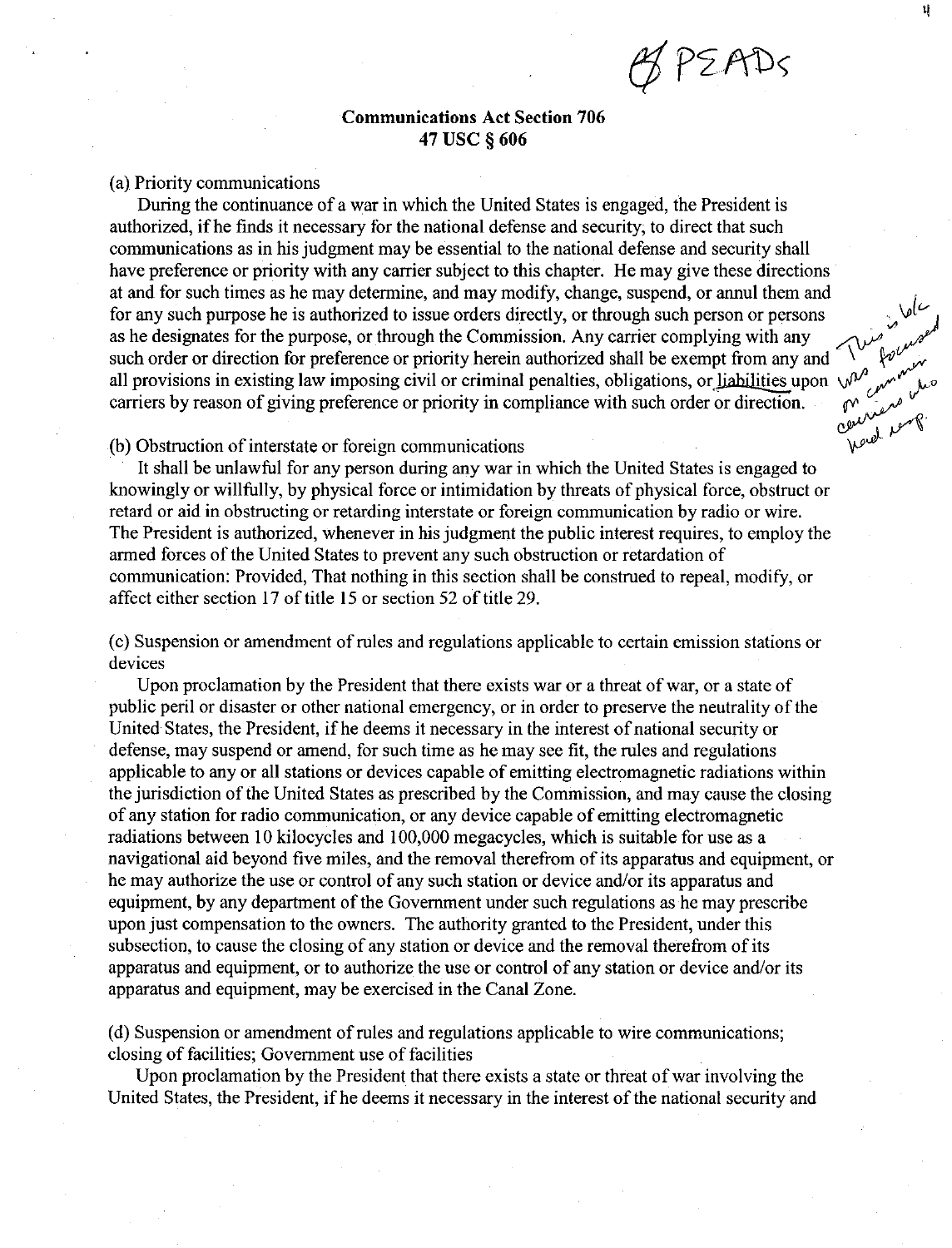defense, may, during a period ending not later than six months after the termination of such state or threat of war and not later than such earlier date as the Congress by concurrent resolution may designate, (1) suspend or amend the rules and regulations applicable to any or all facilities or J Vaux designate, (1) suspend or amend the rules and regulations applicable to any or all facilities or J Vaux stations for v stations for wire communication within the jurisdiction of the United States as prescribed by the Commission, (2) cause the closing of any facility or station for wire communication and the removal therefrom of its apparatus and equipment, or (3) authorize the use or control of any such facility or station and its apparatus and equipment by any department of the Government under such regulations as he may prescribe, upon just compensation to the owners.

#### (e) Compensation

The President shall ascertain the just compensation for such use or control and certify the amount ascertained to Congress for appropriation and payment to the person entitled thereto. If the amount so certified is unsatisfactory to the person entitled thereto, such person shall be paid only 75 per centum of the amount and shall be entitled to sue the United States to recover such further sum as added to such payment of 75 per centum will make such amount as will be just compensation for the use and control.

Such suit shall be brought in the manner provided by section 1346 or section 1491 of title 28.

#### (f) Affect on State laws and powers

Nothing in subsection (c) or (d) of this section shall be construed to amend, repeal, impair, or affect existing laws or powers of the States in relation to taxation or the lawful police regulations of the several States, except wherein such laws, powers, or regulations may affect the transmission of Government communications, or the issue of stocks and bonds by any communication system or systems.

#### (g) Limitations upon Presidential power

Nothing in subsection (c) or (d) of this section shall be construed to authorize the President to make any amendment to the rules and regulations of the Commission which the Commission would not be authorized by law to make; and nothing in subsection (d) of this section shall be construed to authorize the President to take any action the force and effect of which shall continue beyond the date after which taking of such action would not have been authorized.

#### (h) Penalties

Any person who willfully does or causes or suffers to be done any act prohibited pursuant to the exercise of the President's authority under this section, or who willfully fails to do any act which he is required to do pursuant to the exercise of the President's authority under this section, or who willfully causes or suffers such failure, shall, upon conviction thereof, be punished for such offense by a fine of not more than \$1,000 or by imprisonment for not more than one year, or both, and, if a firm, partnership, association, or corporation, by fine of not more than \$5,000, except that any person who commits such an offense with intent to injure the United States, or. with intent to secure an advantage to any foreign nation, shall, upon conviction thereof, be punished by a fine of not more than \$20,000 or by imprisonment for not more than 20 years, or both.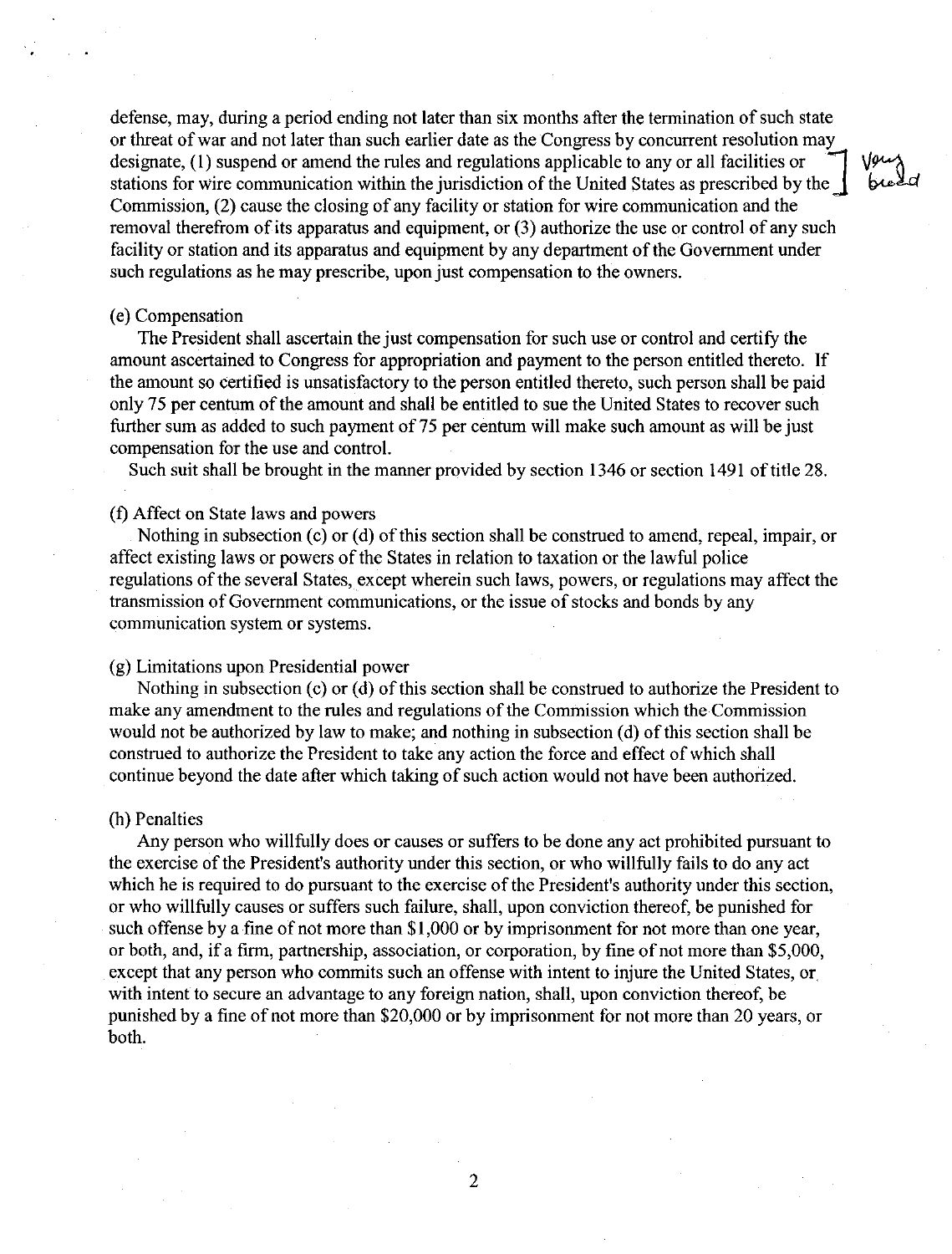#### **THE WHITE HOUSE**

WASHINGTON

#### **OFFICE OF THE COUNSEL TO THE PRESIDENT**

#### **FACSIMILE COVER SHEET**

DATE: May 27, 2004

TO: John Bellinger 456-9110

FROM: David G. Leitch

PHONE: (202) 456-2632 FAX: (202) 456-6279

NUMBER OF PAGES (INCLUDING COVER SHEET):  $\frac{7}{1}$ 

Comments:

#### Confidentiality Notice

The document accompanying this telecopy transmission contains confidential information belonging to the sender which is legally privileged. The information is intended only for the use of the individual or entity named above. If you are not the intended recipient, you are hereby notified that any disclosure, copying, or distribution or the taking of any action in reliance on the contents of this telccopied information is strictly prohibited. If you have received this telecopy in error, please immediately notify us by telephone to arrange for return of the original documents to us.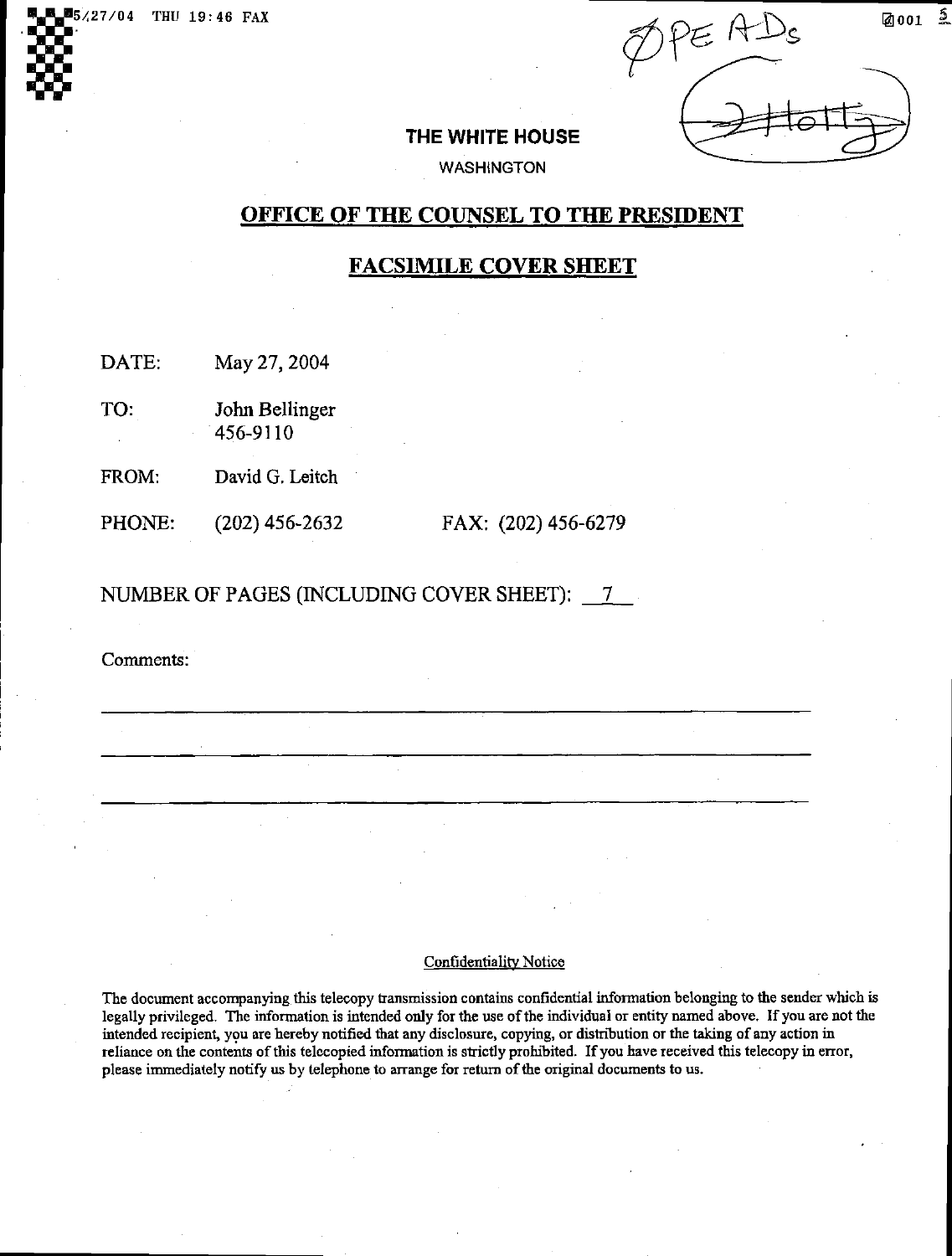### **THE WHITE HOUSE**  WASHINGTON

May 27, 2004

### MEMORANDUM FOR AGENCY GENERAL COUNSELS ON ATTACHED DISTRIBUTION LIST .

#### FROM: DAVID G. LEITCH  $\mathcal{V}$ DEPUTY ASSISTANT TO THE PRESIDENT AND DEPUTY COUNSEL TO THE PRESIDENT

#### SUBJECT: (1) (2) PRESIDENTIAL EMERGENCY ACTION DOCUMENTS (PEADs) DEPARTMENT & AGENCY EMERGENCY AUTHORITIES

This memorandum will update you on two projects that were raised at the Deputies Committee meeting on May 6, and advise you concerning items for your attention. The first project involves the update of Presidential Emergency Action Documents (PEADs), and the second involves a parallel compilation of emergency authorities at the Secretarial level.

#### 1. Update of PEADs

As you are no doubt aware, the Department of Homeland Security is presently coordinating the review of PEADs throughout the Executive Branch in compliance with Presidential Decision Directive (PDD) 67. The Federal Emergency Management Agency (FEMA) will continue to lead that process, and the Office of Legal Counsel (OLC) at the Department of Justice will continue in its role as reviewer for legal sufficiency.

The review and update of PEADs is an urgent and compelling security effort, especially in light of ongoing threats. In addition, it is likely that new PEADs addressing new issues will need to be developed and reviewed by some departments and agencies. You should anticipate receiving new guidance on the completion schedule in the near future.

Attached for your reference is a copy of FEMA's current list of agency points of contact on the PEADs project. Each of these individuals should be able to provide information concerning the status and the estimated completion of pending PEADs assigned to your department or agency. By this memorandum, we ask that you also identify a point of contact in your General Counsel's office who will work with FEMA, OLC, and the Homeland Security Council in this effort. Please provide that information to the EOP point of contact for these issues, Ryan Stiles (Deputy Counsel for the Homeland Security Council, 202-456-2607, or by email at rstiles@who.eop.gov).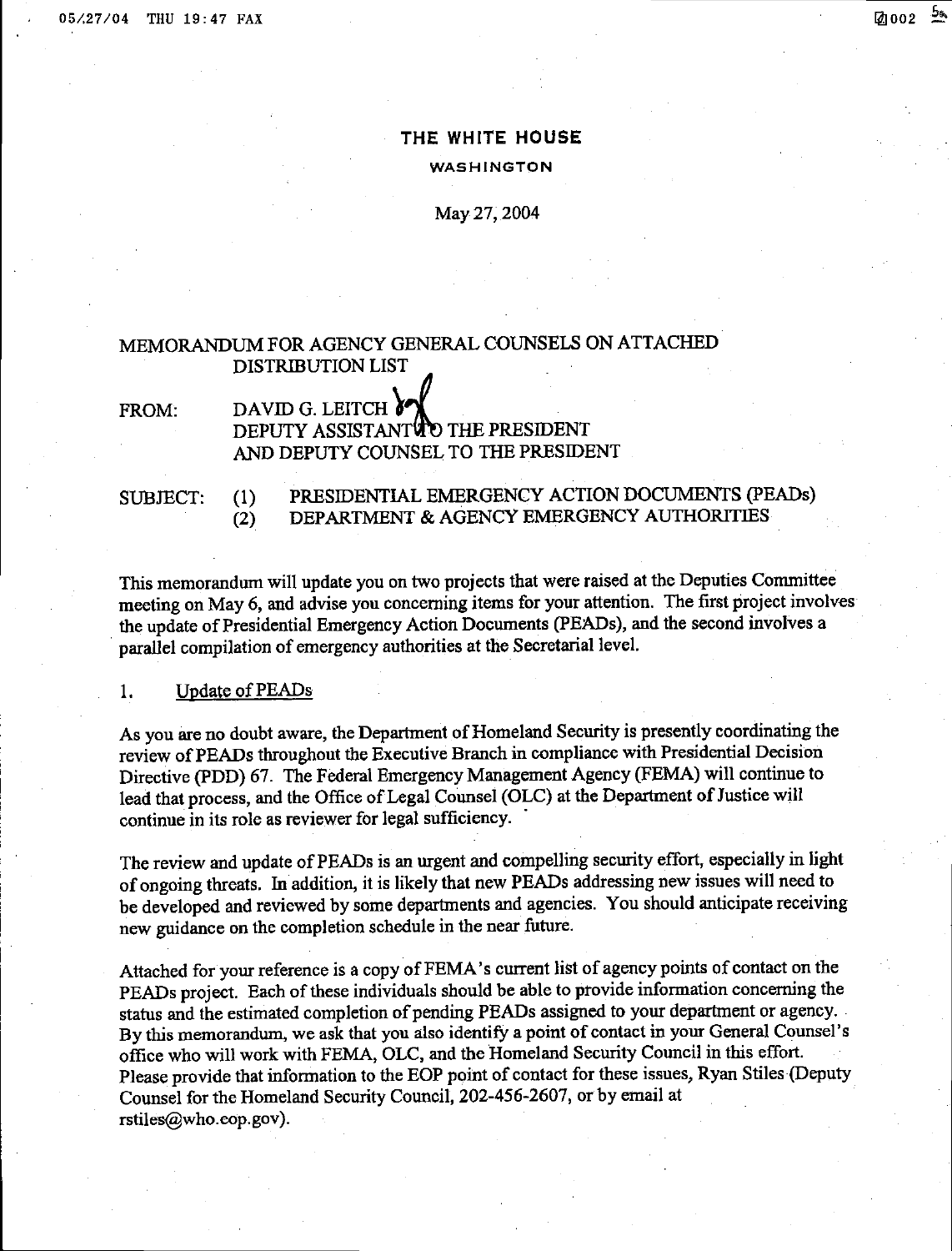#### 2. Compilation and Update of Department and Agency Emergency Authorities

Each Principal of an executive branch department or agency also possesses certain legal authorities that they may execute in the course of responding to an emergency or domestic incident. It is my understanding that most of your offices already have compiled departmental emergency materials in a readily useable form. Your individual departmental binders should be compiled or updated at this time, with copies provided to FEMA, OLC, and the White House.

These are important initiatives that are vital to our national security. To ensure a shared understanding, format, and timetable, and to address any questions, we ask that you please designate to Ryan Stiles a representative from your office to participate in a meeting on these efforts at 3:00 p.m. on Thursday, June 3, 2004 in Room 472 of the Eisenhower Executive Office Building.

Thank you in advance for your cooperation. We look forward to working with you as we see these projects through to completion.

#### Attachment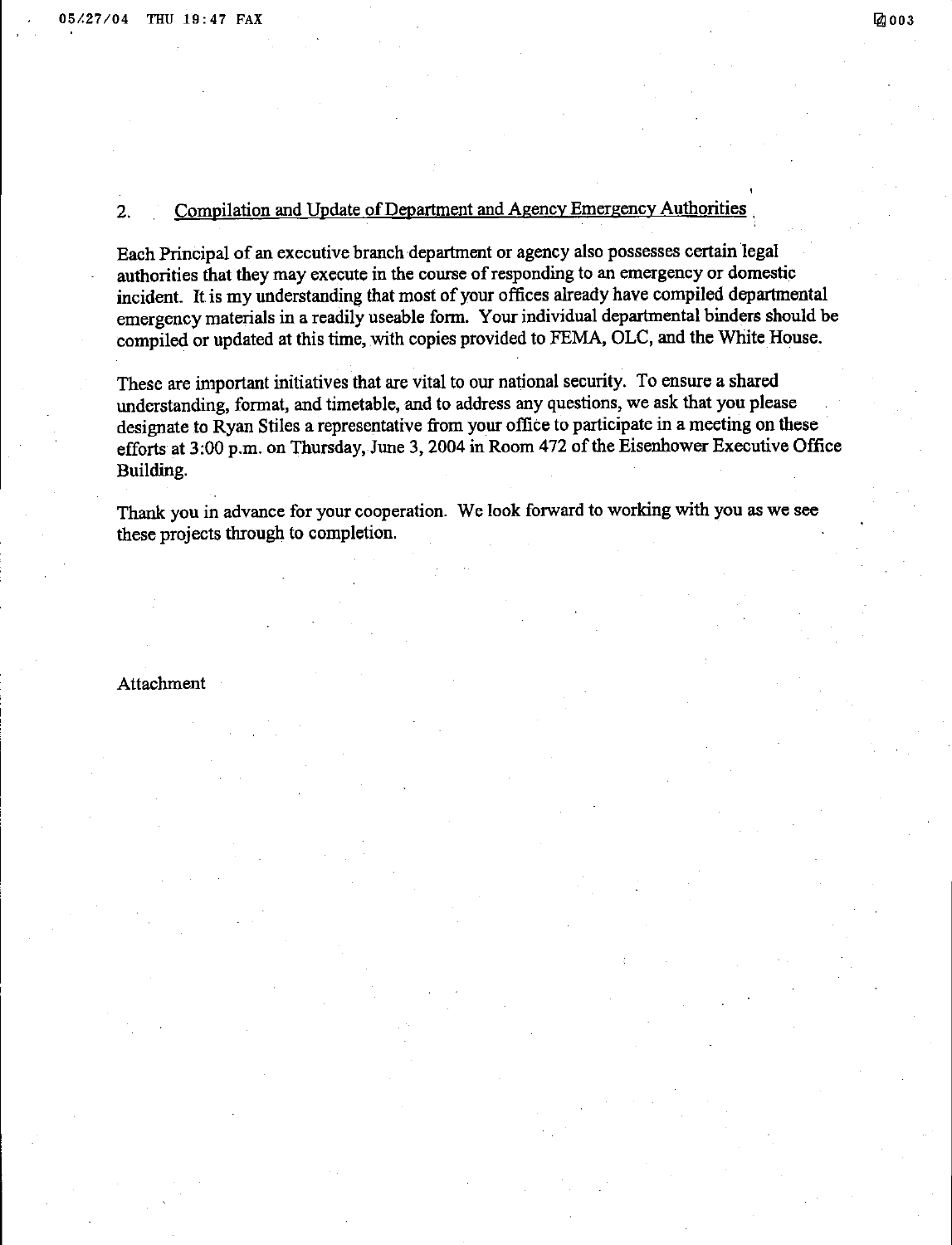#### DISTRIBUTION LIST FOR MEMORANDUM:

Nancy S. Bryson Department of Agriculture (202) 720-2166

Theodore W. Kassinger Department of Commerce (202) 482-0042

William J. Haynes, II Department of Defense (202) 693-7278

Lee L. Otis Department of Energy (202) 586-1499

David Trissell Federal Emergency Management Agency (202) 646-4536

Gary M. Stern National Archives and Records Administration (301) 837-0293

cc: Edward McNally, Homeland Security Council John B. Bellinger, III, National Security Council Col. Mike Murphy, White House Military Office Shana L. Dale, Office of Science and Technology Policy

Joe D. Whitley Department of Homeland Security (202) 772-9741

Alex M. Azar, II Department of Health and Human Services (202) 690-7998

William H. Taft, *N*  Department of State (202) 647-7096

Jeffrey A. Rosen Department of Transportation . (202) 366-3388

Arnold I. Havens Department of Treasury (202) 622-2882

Mark A. Robbins Office of Personnel Management (202) 606-0082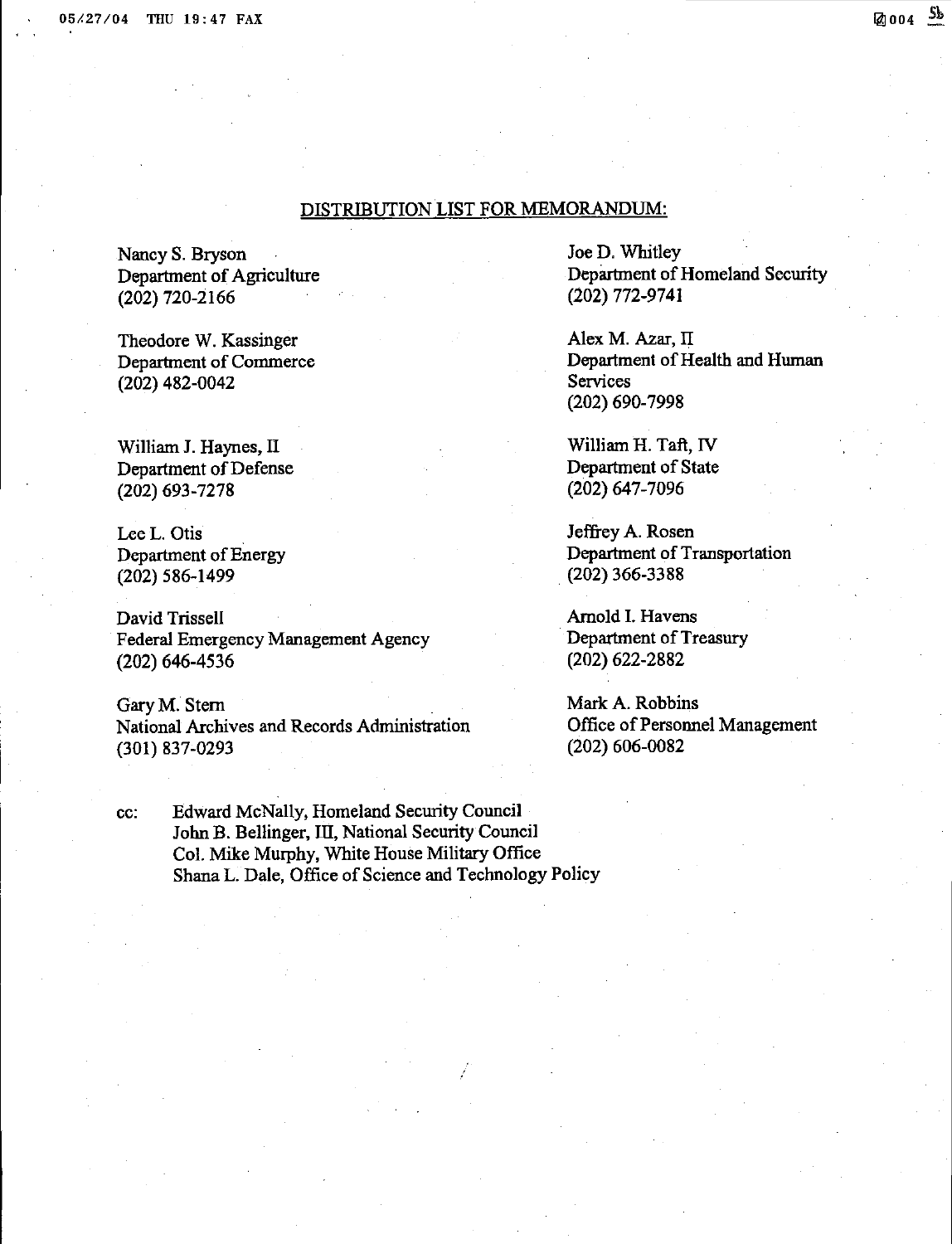### Presidential Emergency Action Documents (PEADs) Update Points of Contact (05/26/04)

|             | POC                                                          | <b>Alternate</b>                         |
|-------------|--------------------------------------------------------------|------------------------------------------|
| White House |                                                              | (Rosemary Hart, DOJ working with WH OGC) |
| DOT         | Robert Kluba                                                 | Donna O'Berry                            |
|             | 202-366-2781                                                 | 202-366-6136                             |
|             | <u> Robert.kluba@rspa.dot.gov donna.o'berry@rspa.dot.gov</u> |                                          |
|             | (Fax: 202-366-3768)                                          | $(Fax: 202-366-7041)$                    |
| National    | Jim Hemphill                                                 |                                          |
| Archives    | 301-837-3266                                                 |                                          |
|             | (Info. Off.) $\lim$ hemphill@nara.gov                        |                                          |
| <b>DOJ</b>  | <b>Rosemary Hart</b>                                         |                                          |
|             | 202-514-2027                                                 |                                          |
|             | <u>rosemary.hart@usdoj.gov</u>                               |                                          |
| Commerce    | Robert Page                                                  | Helenia Mitchell                         |
|             | 202-482-8333                                                 | 202-482-6035                             |
|             | rpage@doc.gov                                                | hmitche2@doc.gov                         |
|             | (Fax: 202-720-8344)                                          | (Fax: 202-720-8344)                      |
| Treasury    | <b>Raymond Viets</b>                                         | Stephen Maguire                          |
|             | 703-747-2312/2279                                            | 703-747-2295/2285                        |
|             | <u>Raymond.Viets@do.treas.gov</u>                            | Stephen.Maguire@do.treas.gov             |
| <b>OSTP</b> | Mark Leblanc                                                 |                                          |
|             | 202-456-6074                                                 |                                          |
|             | mleblanc@ostp.eop.gov                                        |                                          |
| <b>HSC</b>  | Ryan P. Stiles                                               |                                          |
|             | 202-456-2607                                                 |                                          |
|             | <u>Ryan P. Stiles@who.eop.gov</u>                            |                                          |
|             | (Fax: 202-456-1908)                                          |                                          |
| NSC         | Bryan Cunningham                                             |                                          |
|             | 202-456-9111                                                 |                                          |

H.Bryan Cunningham@nsc.eop.gov

I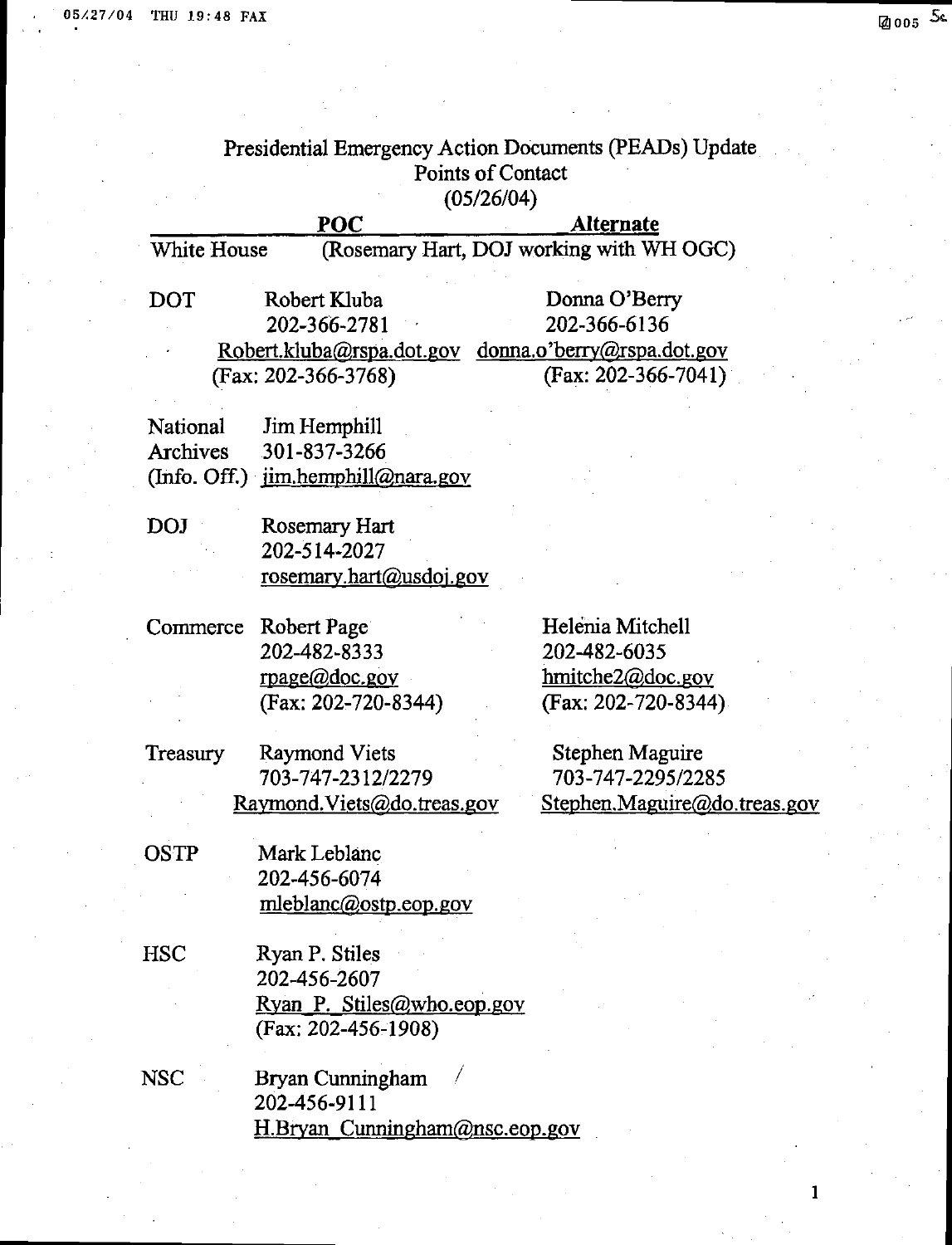DOD

~006

**WHMO** Colonel Michael D. Murphy 202-757-2450 MDMurphy@whmo.mil (Fax: 202-757-1458)

> Donna Reuss 703-681-3528 donna.reuss@osd.mil (Fax: 703-614-8976)

USDA Jeremy Stump 202-720-7654 Jeremy.stump@usda.gov (Fax: 202-720-8344)

DOE Jack Cowden 301-903-4291 jack.cowden@hg.doe.gov

Charles Scott 703-681-0535 Charles.Scott@osd.mil (Fax: 703-681-9744)

> Sheryl Maddux 202-720-7654 sheryl.maddux@usda.gov (Fax: 202-720-8344)

Pat Daly 202-586-4449 pat.daly@hg.doe.gov

Samuel Bradley, OGC 202-586-6783 Samuel.Bradley@hg.doe.gov

DOS Katryn M. Shippe 202-776-8617 ShippeKM@state.gov

OPM Andy Coburn 202-606-2007 andy.coburn@opm.gov

HHS Robert L. Love 202- 205-4708 Robert.Love@hhs.gov (Fax: 202-205-5153)

FEMA Linda Davis (OGC) 202-646-3327 Lindam.Davis@dhs.gov

Casimer L. Garczynski 202-776-8600 Garczynskicl@state.gov

Tom Forman 202-606-1806 TFORMAN@opm.gov

Crane Miller, OGC 202-646-3340 Crane.Miller@fema.gov

2